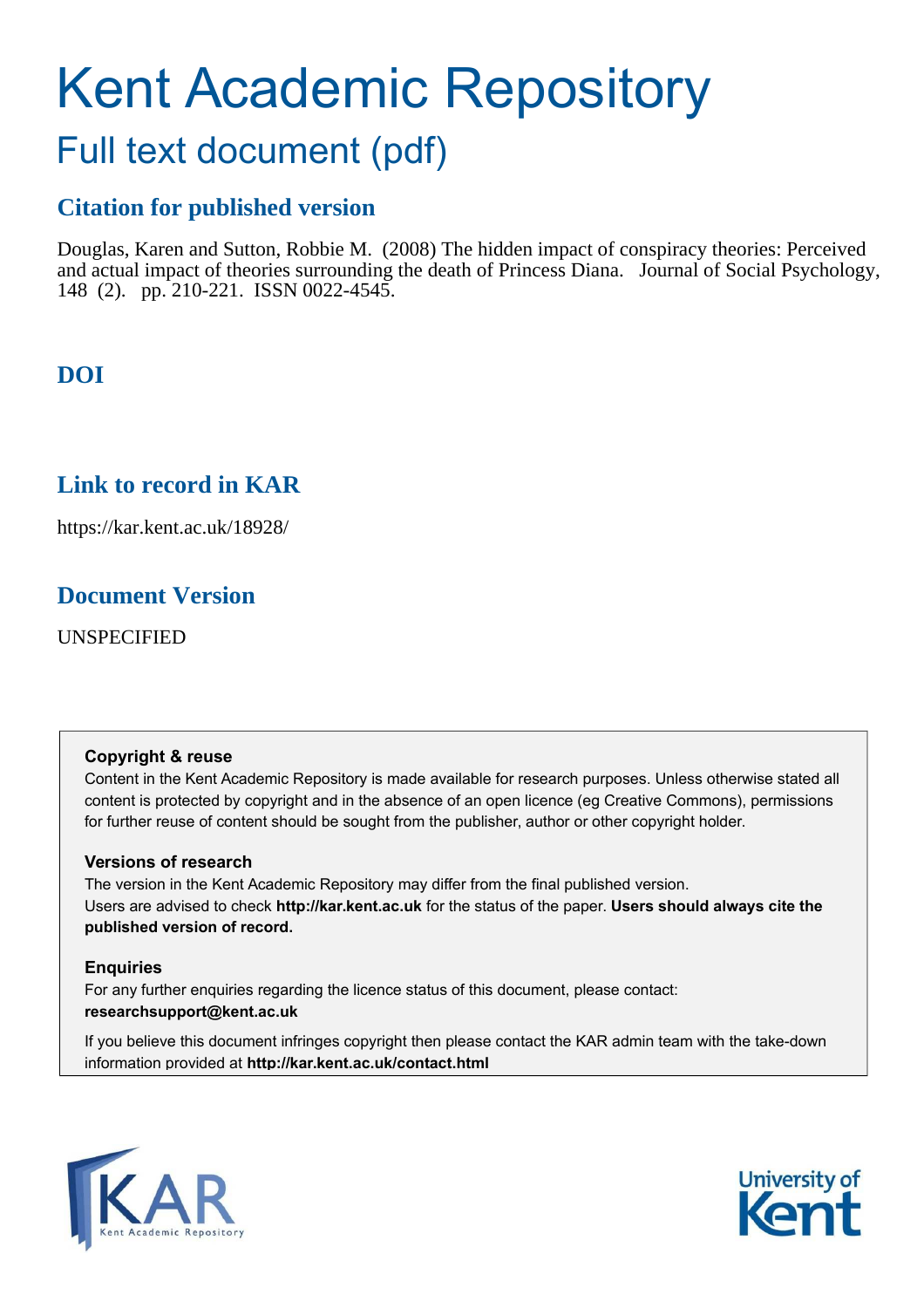#### Running head: THE HIDDEN IMPACT OF CONSPIRACY THEORIES

## The hidden impact of conspiracy theories: Perceived and actual influence of theories surrounding the death of Princess Diana

#### Karen M. Douglas & Robbie M. Sutton

University of Kent

Correspondence concerning this article should be sent to:

Karen Douglas

Department of Psychology

University of Kent

Canterbury, Kent, CT2 7NP

United Kingdom

E-mail: k.douglas@kent.ac.uk

Uncorrected manuscript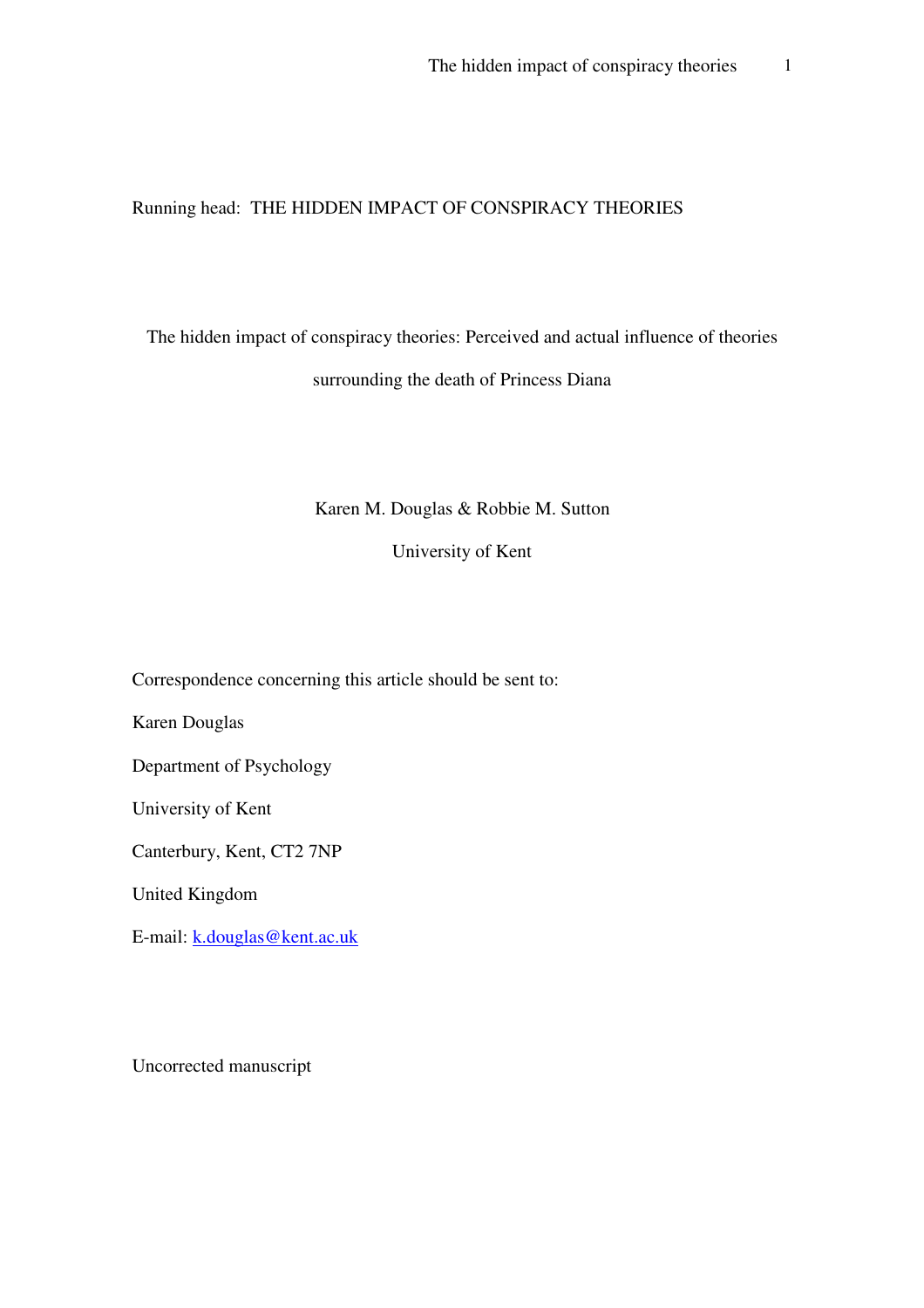#### Abstract

The present research examined the perceived and actual impact of exposure to conspiracy theories surrounding the death of Princess Diana. Undergraduate students rated their agreement with a number of statements about Diana's death. They also rated their classmates' perceived agreement with the statements. From the same undergraduate population, a second group of students read some material containing popular conspiracy theories about Diana's death. They then rated their own and others' agreement with the same statements, as well as perceived retrospective attitudes (i.e., what they thought their own and others' attitudes were before reading the material). Results revealed that while their estimates of others' attitude change were accurate, participants underestimated the extent to which their own attitudes were influenced.

Keywords: attitude change or persuasion, conspiracy theories, self-other bias, third-person effect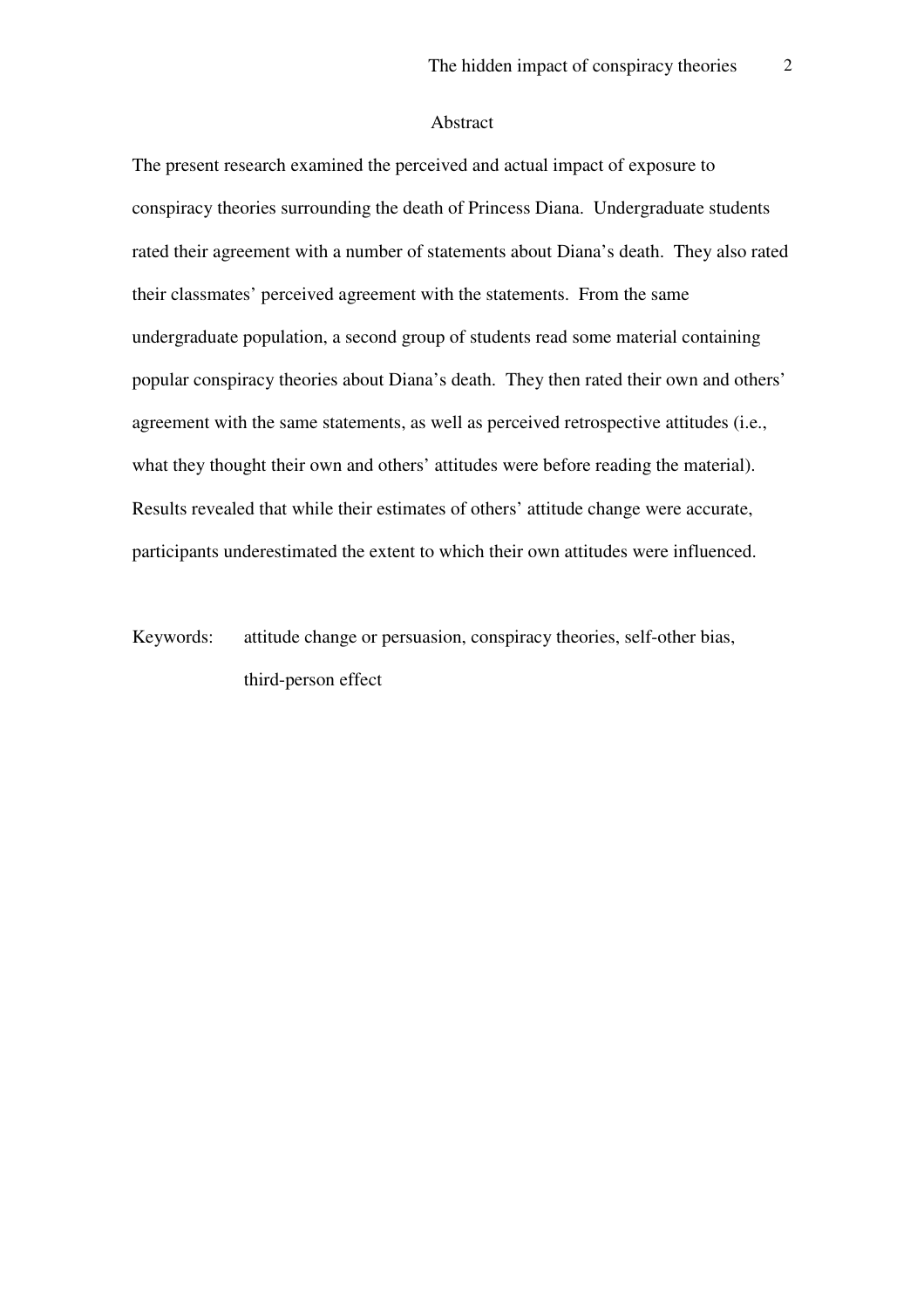The hidden impact of conspiracy theories: Perceived and actual influence of theories surrounding the death of Princess Diana

On Sunday, August  $31<sup>st</sup>$  1997, the death of Princess Diana shocked the world. Almost immediately after the event, people began to question the incidents surrounding the accident that killed her and her partner, Dodi Fayed. Was the limousine driver Henri Paul drunk and, if so, was his dangerous driving a contributory factor in the crash? Did the papparazzi chase the limousine into the Paris tunnel, forcing Henri Paul to drive too fast? Not surprisingly, people wanted to understand the factors that contributed to the death of their princess. However, in addition to plausible explanations for the crash, there soon emerged a series of less plausible accounts that fall under the banner of the popular term *conspiracy theories*. Generally, the conspiracy theories surrounding Diana's death invoke 'bigger', more powerful, or more sinister explanations for the events than most likely occurred. For example, one theory implicates the British Secret Service in a plot to assasinate the princess. Another suggests that Diana staged her death so that she and Dodi Fayed could retreat into isolation (LondonNet, 2005).

Scholars characterize conspiracy theories as attempts to explain the ultimate cause of an event (usually a political or social event) as a secret plot by a covert alliance of powerful individuals or organizations, rather than as an overt activity or natural occurrence (e.g., McCauley & Jacques, 1979). Attempts to explain why people believe conspiracy theories have focused on people's need to explain events that are beyond their control. In particular, some researchers view conspiracy theories as a response to 'powerlessness'; in the face of increasingly vast and anonymous bureaucratic forces, conspiracy theories allow people to come to terms with the possibility that these underlying forces shape their future (e.g., Melley, 2002). Similarly, others view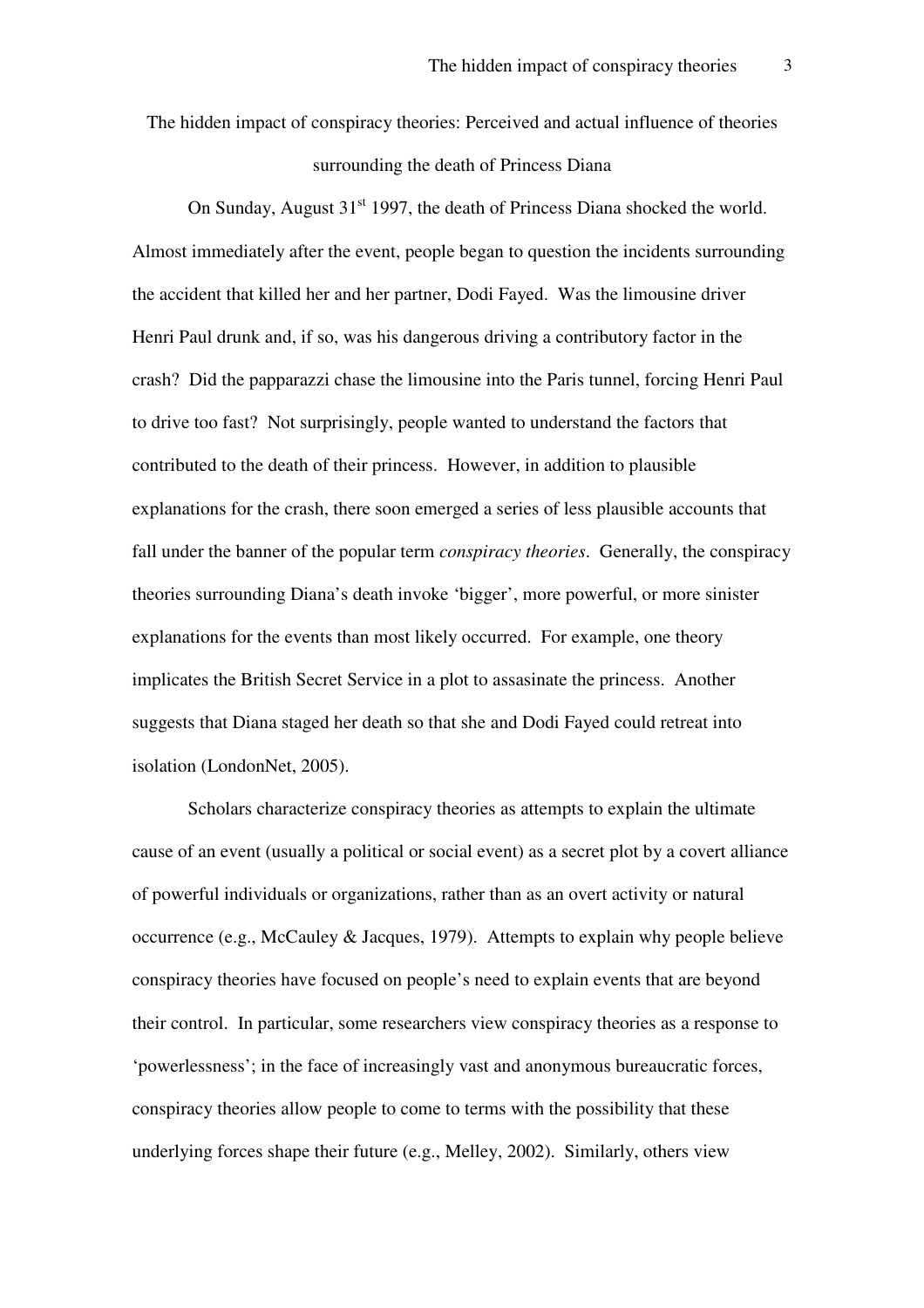conspiracy theories as a means for less powerful individuals to imagine themselves in posession of powerful, or secret information (e.g., Mason, 2002). The belief in conspiracy theories perhaps fulfils people's need to explain uncontrollable situations (McCauley & Jaques, 1979).

The belief in conspiracy theories is often seen as foolish and illogical (e.g., Shermer, 1997; Melley, 2002; Willman, 2000), and indeed the term itself is somewhat dismissive or pejorative. Nonetheless, the popularity of conspiracy theories often grows with time and theories also become more elaborate over time (McHoskey, 1995). Conspiracy theories surround many other historical and social events such as the origins of A.I.D.S. (e.g., Simmons & Parsons, 2005; Parsons, Simmons, Shinhoster & Kilburn, 1999), and the assasination of President John F. Kennedy (e.g., McCauley & Jacques, 1979; McHoskey, 1995). The belief in conspiracy theories is also associated with psychological variables such as perceived power. In particular, the more influence African American people believe themselves to have over political processes, the less likely they are to believe conspiracy theories against African Americans (Parsons et al., 1999). Belief in conspiracy theories among African Americans has also been linked to system blame or perceived societal prejudice against them (Crocker, Luhtanen, Broadnax & Blain, 1999). It has also been linked generally to lack of trust (Goertzel, 1994). Further, people who believe one conspiracy theory are more likely to believe in others (Goertzel, 1994). Given the popularity of conspiracy theories and the relationships between belief in such theories and psychological variables, it is therefore surprising that little research has examined the psychological impact of exposure to conspiracy theories. That is, to what extent do conspiracy theories actually influence people's attitudes? Also, are people generally aware of the impact of conspiracy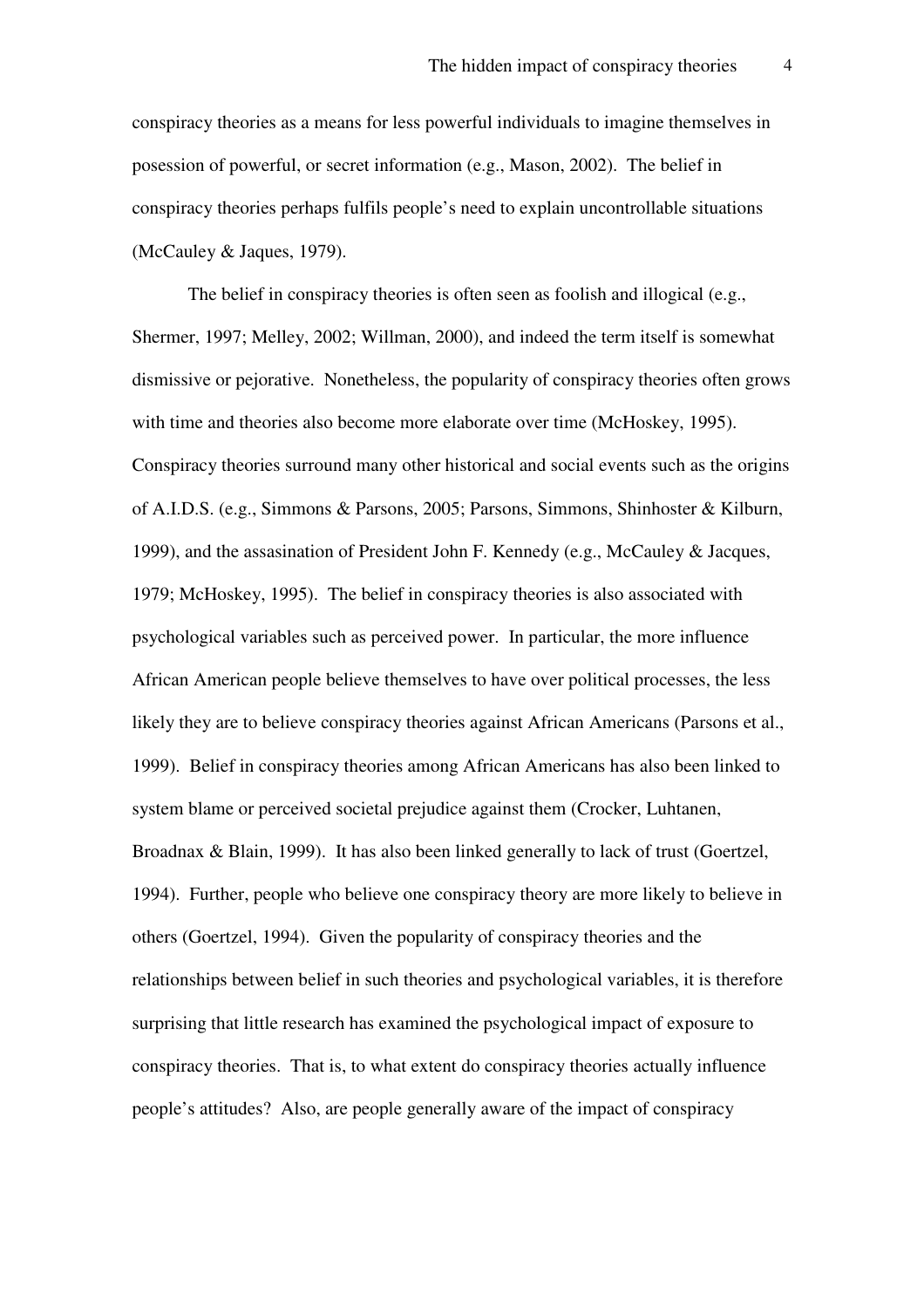theories on their attitudes, or do they think themselves invulnerable? We addressed these questions in the current study.

Research on the *third-person effect* provides a starting point to our research. The third-person effect or *TPE* (Davison, 1983) is the tendency for people to believe that persuasive media influence others more than themselves. Much research has replicated this finding in a variety of contexts including politics and news (e.g., Duck, Hogg & Terry, 1995) and advertising (e.g., David & Johnson, 1998; Duck, Hogg & Terry, 1998, 1999; Gibbon & Durkin, 1995; Gunther & Thorson, 1992; Innes & Zeitz, 1988). This research demonstrates that people generally feel 'others' to be more gullible than the self and that others should therefore be protected from potentially damaging attempts to change their attitudes and behaviors.

While the belief in conspiracy theories may not be considered damaging per se, or a direct attempt at influencing people's attitudes for capital gain or to obtain votes, research on the TPE is useful in considering the impact of exposure to conspiracy theories on people's attitudes. Just like persuasive media such as advertising, people may not want to admit that they are influenced by conspiracy theories because this may make them appear vulnerable, easily 'led astray', or weak-minded to others (Shermer, 1997). Admitting that they are influenced by conspiracy theories may also be threatening to their self-esteem, just as admitting that they are vulnerable to persuasive advertising (Duck & Mullin, 1995; Duck et al., 1995; Perloff, 1989). Therefore, people might be happy to assume that others are influenced by conspiracy theories, but not so ready to admit to being swayed by these theories themselves.

However, recent research demonstrates that, while people may not admit to being influenced by persuasive messages, they nevertheless *are* influenced (Douglas and Sutton, 2004). Even more intriguing, sometimes people appear to be completely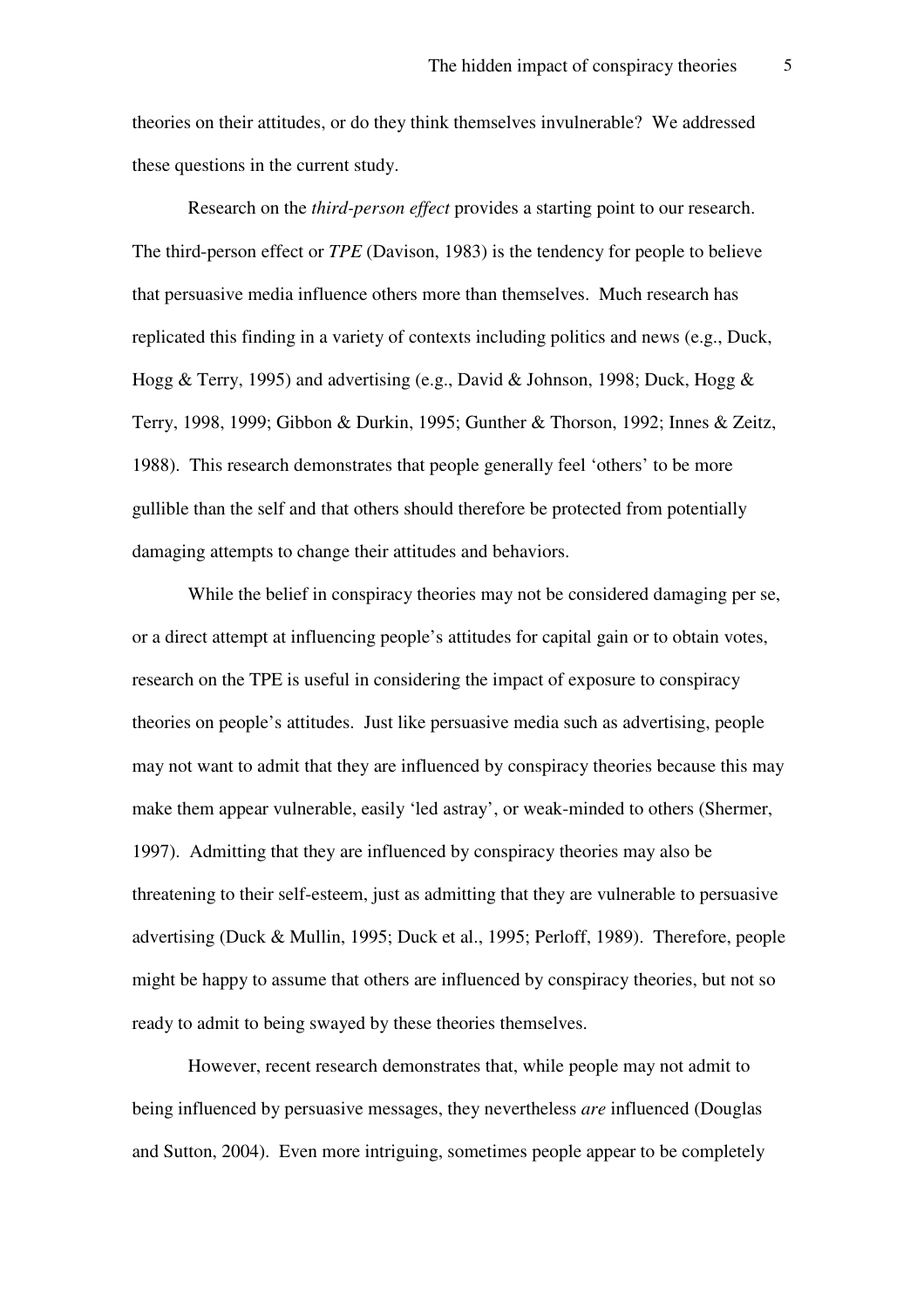oblivious to their attitude change. Douglas and Sutton examined the perceived and actual impact of messages about gun control and global warming. Results revealed that, while people were accurate in judging the attitude change for others, they significantly underestimated the extent to which their own attitudes were influenced (see also Bem  $\&$ McConnell, 1970; Markus, 1986; Wixon & Laird, 1976). They were therefore unaware that the persuasive messages had an impact on their attitudes.

In the current study, we used Douglas and Sutton's (2004) method to examine the perceived and actual impact of conspiracy theories surrounding the death of Princess Diana. To illustrate our procedure, undergraduate students were assigned to a control or experimental group. The participants were drawn from the same population and were randomly allocated to the groups, so that the groups did not differ demographically. The control group were asked to rate their own (baseline self) and their classmates' (baseline other) perceived agreement with a list of statements about the events surrounding Diana's death. In the experimental group, participants were first asked to read some information containing popular conspiracy theories about Diana's death. They were then asked to rate their own (current self) and their classmates' (current other) perceived agreement with the same items. In addition to this, they were asked to rate their retrospective attitudes (i.e., what they perceive their attitudes to have been before reading the material – retrospective self) and the same for their classmates (retrospective other).

Using this design, it was possible to compare the perceived (current – retrospective) attitude change for self and others, with participants' actual attitude change (current self – baseline self). We could therefore assess how accurate participants were about their attitude change. By sampling from the same undergraduate student population, our participant group is also the comparison group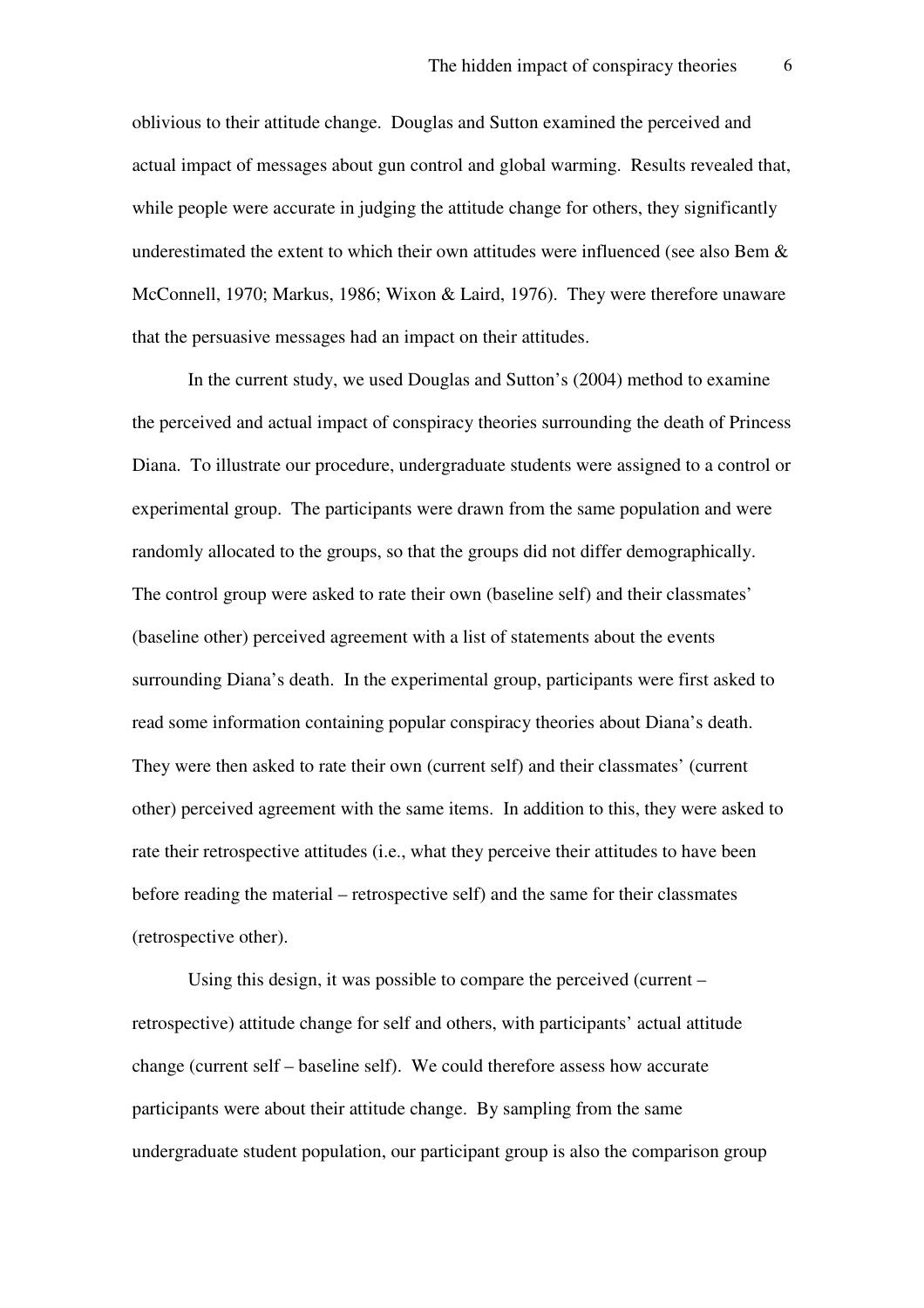enabling us to also identify whether participants' perceptions of others were accurate with confidence. This strategy has been successfully applied to other self-serving biases (e.g., Krueger & Dunning, 1999), and contrasts with many other studies that have asked participants to compare themselves to broader, remote groups such as 'other university students' (e.g., Cohen, Mutz, Price & Gunther, 1988, Gunther, 1991; Gunther & Thorson, 1992) $<sup>1</sup>$ .</sup>

If indeed there is a hidden impact of conspiracy theories, then people should perceive their attitudes to be unchanged as a result of exposure to conspiracy theories. That is, participants should rate their 'current self' and 'retrospective self' attitudes to be the same. However, comparing perceived attitude change for others (current – retrospective) with participants' actual attitude change (current self – baseline self) should reveal that while people are accurate in judging the impact of conspiracy theories on others, that they significantly underestimate their impact on themselves. They will therefore be unaware of the impact of exposure to conspiracy theories on their attitudes.

#### Method

#### *Participants and design*

 A total of 96 undergraduate students at a British university participated in the experiment. Of these, half were male and half were female. Participants' median age was 20.9. Participants were approached whilst at leisure on campus, and were rewarded with sweets. The experiment consisted of a 2 (rated person: self/other) x 2 (attitude rating: retrospective/current) within-subjects design for the experimental group. In the control group, rated person (self/other) was manipulated within-subjects. Participants were randomly assigned to the control or experimental groups. As would be expected, given random assignment there were no significant differences in the distribution of age and gender across conditions.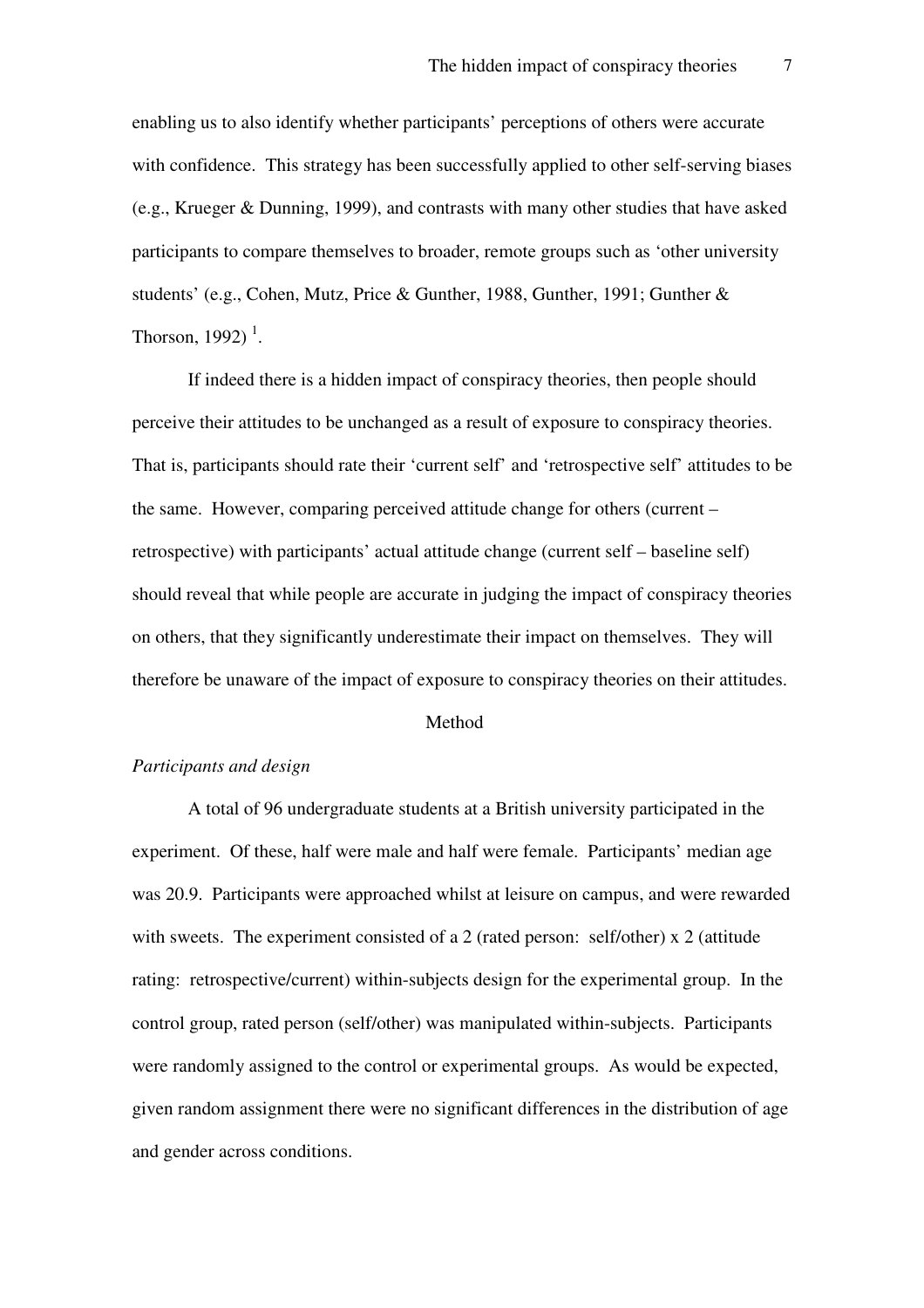#### *Materials and Procedure*

 Participants in the control group were informed that they were going to be asked to read some statements about the incidents surrounding the death of Princess Diana. They were also informed that they would be asked to rate their own agreement with each statement, and how much they thought other undergraduate students at their university would agree with each statement. The term 'conspiracy theory' was not mentioned. Participants were then presented with five statements relating to five popular conspiracy theories about Diana's death. These were taken from a news archive on the website:

(http://www.londonnet.co.uk/ln/talk/news/diana\_conspiracy\_theories.html).

These were as follows:

"One or more rogue 'cells' in the British Secret Service constructed and carried out a plot to kill Diana."

"There was an official campaign by MI6 to assassinate Diana, sanctioned by elements of the establishment."

"Diana faked her own death so she and Dodi could retreat into isolation."

"Business enemies of Dodi and his father Mohammed Al Fayed assassinated Dodi, with the death of Diana a cover up for their operation."

"Diana had to be killed because the British government could not accept that the mother of the future king was involved with a Muslim Arab."

For each statement, participants were asked to rate either their own, or others' agreement on a seven-point scale from 1 'strongly disagree' to 7 'strongly agree'. Those participants who rated their own attitudes first were asked to rate others' attitudes second and vice versa so that order was counterbalanced. The scale reliabilities for self ( $\alpha$  = .73) and others ( $\alpha$  = .85) were both acceptable in accordance with Nunnally's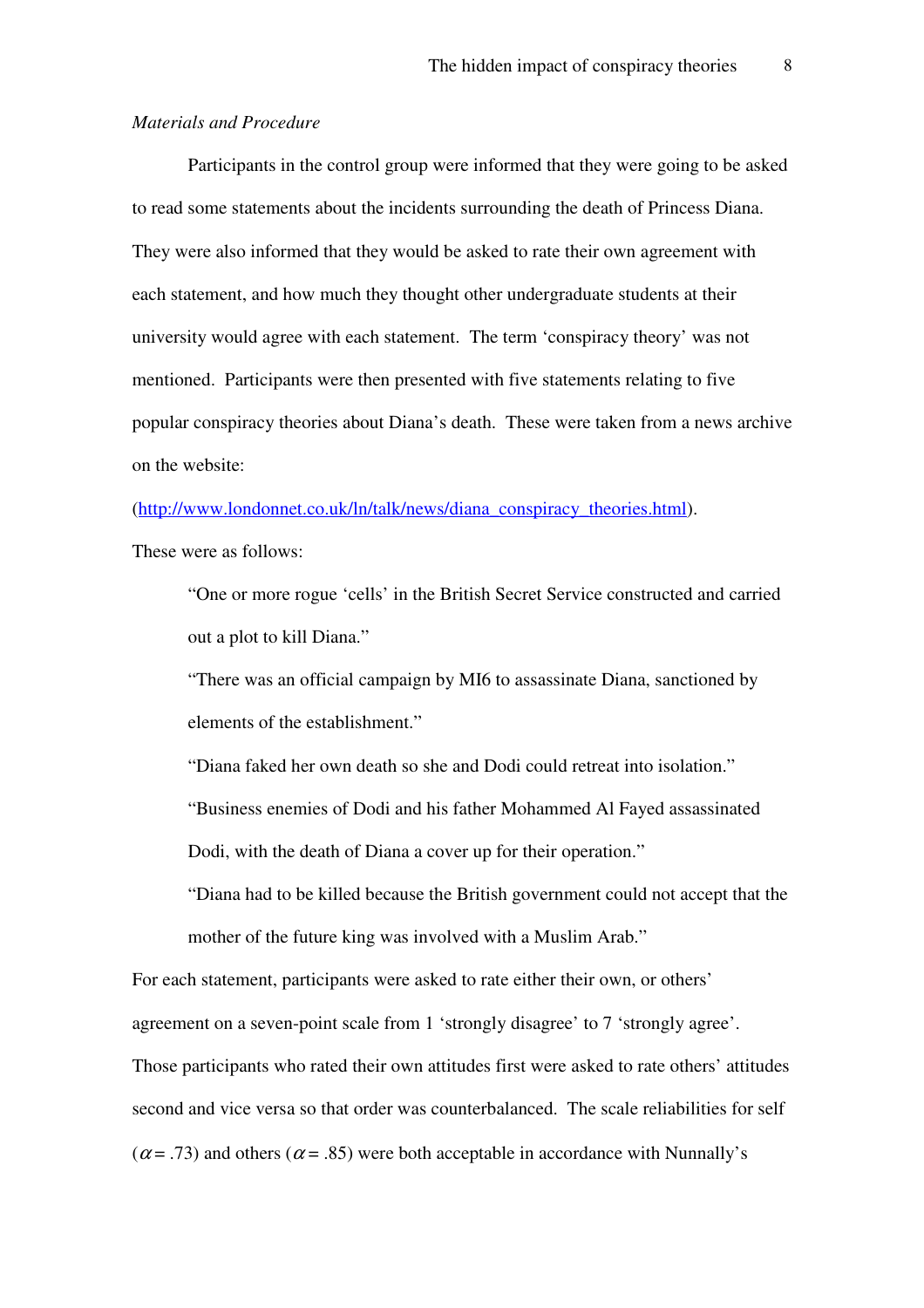(1977) recommendation that a scale alpha of .70 should be considered acceptable in social psychological research. On completion, participants were debriefed and thanked for their participation.

 Participants in the experimental group were informed that they would be asked to read some material about the incidents surrounding the death of Princess Diana, and to answer some questions. At this point, participants were given a sheet of paper outlining some points about the incidents surrounding Diana's death. This was prefaced with the following statement:

"Many believe that Princess Diana's death was not an accident. Additional information has been discussed that casts doubt on the conclusion that Diana's death was accidental. Some of this information is presented below."

The term 'conspiracy theory' was not mentioned in the information. The information that followed was a series of eight points outlining arguments for the position that Diana's death was not an accident. These were popular conspiracy theories such as the concern over the rapid disposal of Diana and Dodi's bodies, the missing Fiat Uno that was said to be involved in the accident, and the suggestion that witnesses heard a bomb blast immediately prior to the crash. For example, one conspiracy theory was worded as follows:

"Immediately after the crash news was broadcast, witnesses appeared on U.S. TV saying that they heard an explosion or bang before they heard the car crash. Was this a gunshot, or a bomb?"

After participants read the information, they were presented with the same fiveitem scale as for the control group. Participants were asked to respond to these items four times by rating: (a) their *current* agreement or disagreement with each statement (current self,  $\alpha$  = .82), (b) how much they agreed or disagreed with each statement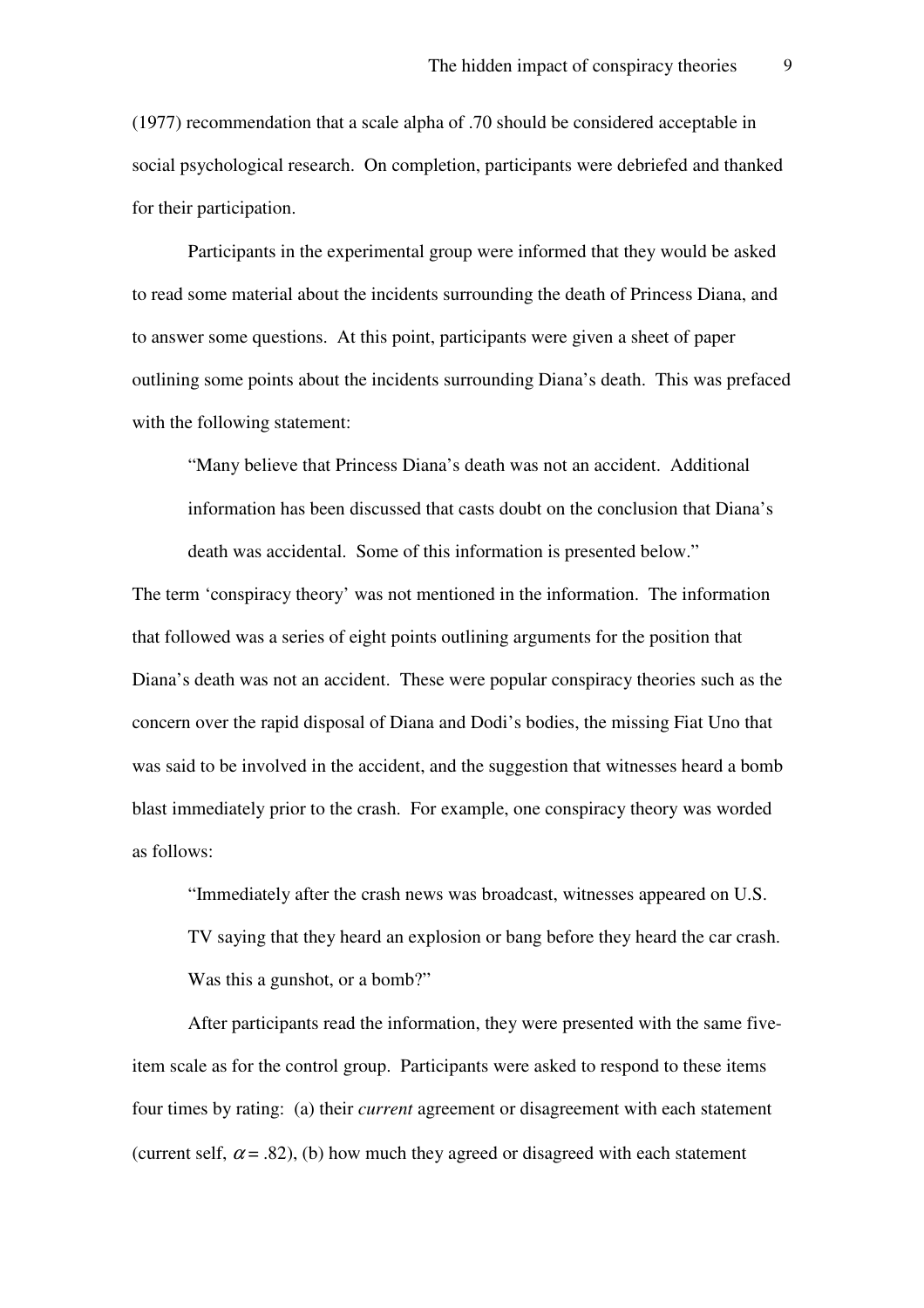*before reading the material* (retrospective self,  $\alpha$  = .81), (c) how much they think their *classmates* would currently agree or disagree with each statement (current other,  $\alpha =$ .86), and (d) how much they think their *classmates* would have agreed or disagreed with each statement *before reading the material* (retrospective other,  $\alpha$  = .79). Again, participants were asked to respond to each item on a seven-point scale from 1 'strongly disagree' to 4 'neutral' to 7 'strongly agree'. Question order was blocked for 'self' and 'other' and then alternated across time (retrospective or current), such that there were four different versions of the questionnaire. In the four versions, ratings were made in the following orders:

- 1. Self current  $\rightarrow$  self retrospective  $\rightarrow$  other current  $\rightarrow$  other retrospective
- 2. Self retrospective  $\rightarrow$  self current  $\rightarrow$  other retrospective  $\rightarrow$  other current
- 3. Other current  $\rightarrow$  other retrospective  $\rightarrow$  self current  $\rightarrow$  self retrospective
- 4. Other retrospective  $\rightarrow$  other current  $\rightarrow$  self retrospective  $\rightarrow$  self current

Participants were randomly assigned to one of the four questionnaires and again, there were no differences in the distribution of participants' age and gender across conditions. On completion, participants were debriefed and thanked for their participation.

#### Results

 The analyses were carried out in accordance with those of Douglas and Sutton (2004). Results for the experimental group were entered into a 2 (rated person: self/other) x 2 (attitude rating: retrospective/current) repeated measures ANOVA. There was no main effect for rated person. Overall, participants did not rate their classmates as endorsing the statements about Diana's death more ( $M = 2.77$ ) than themselves ( $M = 2.61$ ),  $F(1, 47) = 1.35$ ,  $p = .251$ ,  $\eta^2 = .03$ . Results did however reveal a main effect for attitude rating, such that mean ratings of agreement with the statements across self and others increased from retrospective  $(M = 2.48)$  to current  $(M = 2.90)$ ,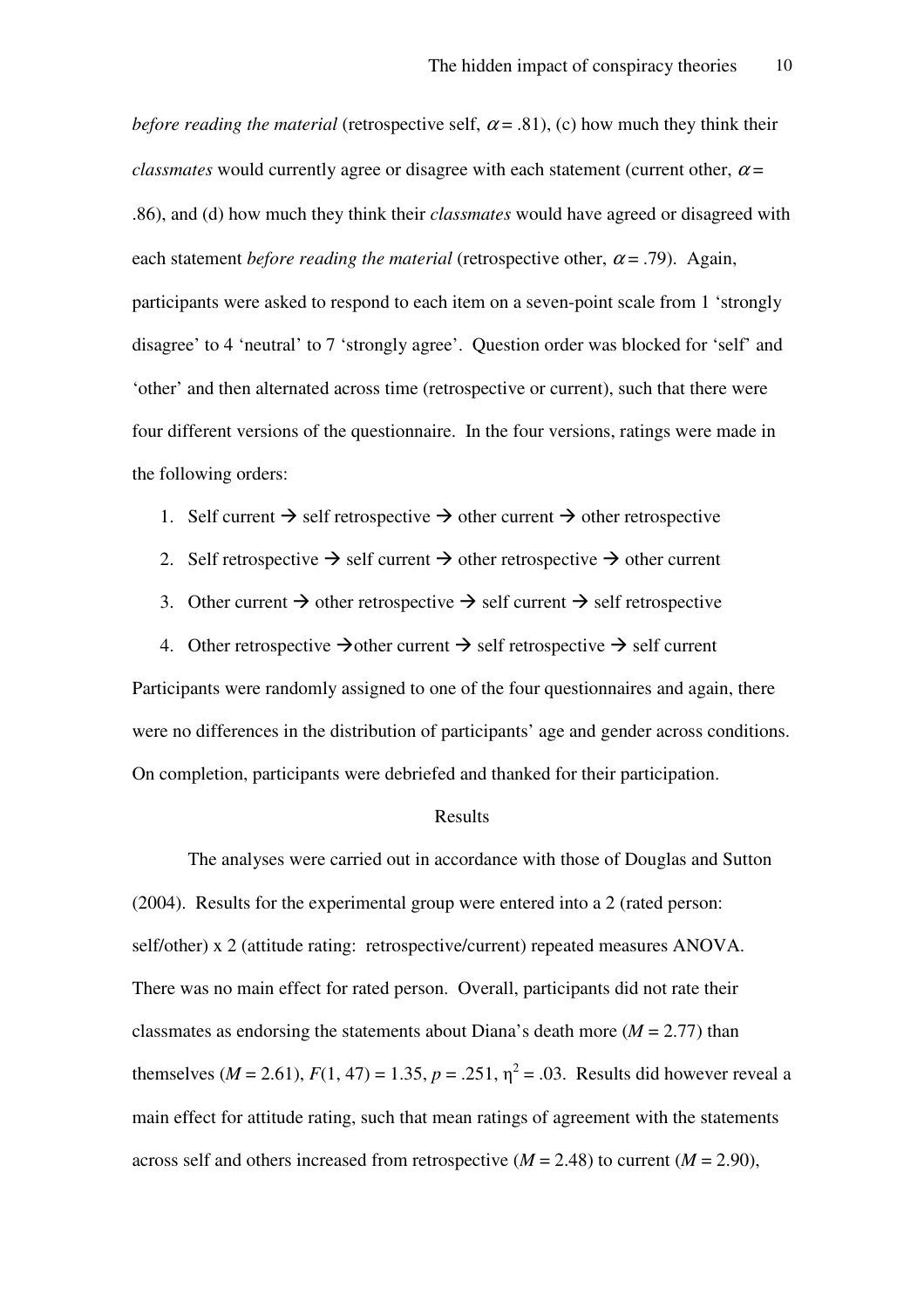$F(1, 47) = 38.91$ ,  $p = .000$ ,  $\eta^2 = .45$ . Finally, as predicted the interaction between rated person (self/other) and attitude rating, was significant,  $F(1, 47) = 11.4$ ,  $p = .001$ ,  $\eta^2 =$ .20. All means, standard deviations and significant between-cell differences are displayed in Table 1.

#### *Perceived attitude change for self and others*

We compared current and retrospective attitudes and results revealed that attitude change was perceived to occur for others,  $t(47) = 5.02$ ,  $p = .000$ ,  $d = 0.76$ , and the self,  $t(47) = 2.52$ ,  $p = .015$ ,  $d = 0.14$ . As expected, the difference scores between current and retrospective attitudes for self and others revealed that attitude change was judged to be greater for others than the self,  $(Ms = 0.71$  and 0.15),  $t(47) = 3.38$ ,  $p =$  $.001, d = 0.75.$ 

#### *Actual attitude change*

As predicted, participants were *more* in agreement with the statements about Diana's death in the experimental group than in the control group,  $t(47) = 5.23$ ,  $p =$ .000,  $d = 1.07$ . Also, as expected, participants' perceptions of their own change (current self – retrospective self,  $M = 0.15$ ) were significantly lower than actual attitude change (current self – baseline self,  $M = 0.93$ ); a test of the difference between these scores revealed that participants underestimated the extent to which they were influenced, *t*(47)  $= 13.52, p = .000, d = 0.87.$ 

#### *Accuracy of attitude change perceptions*

The actual attitude change for the sample (current self – baseline self) was no different to the attitude change that participants in the experimental group attributed to their classmates (current other – retrospective other),  $t(47) = 1.57$ ,  $p = .124$ ,  $d = 0.20$ . This finding teamed with the finding that participants significantly underestimated their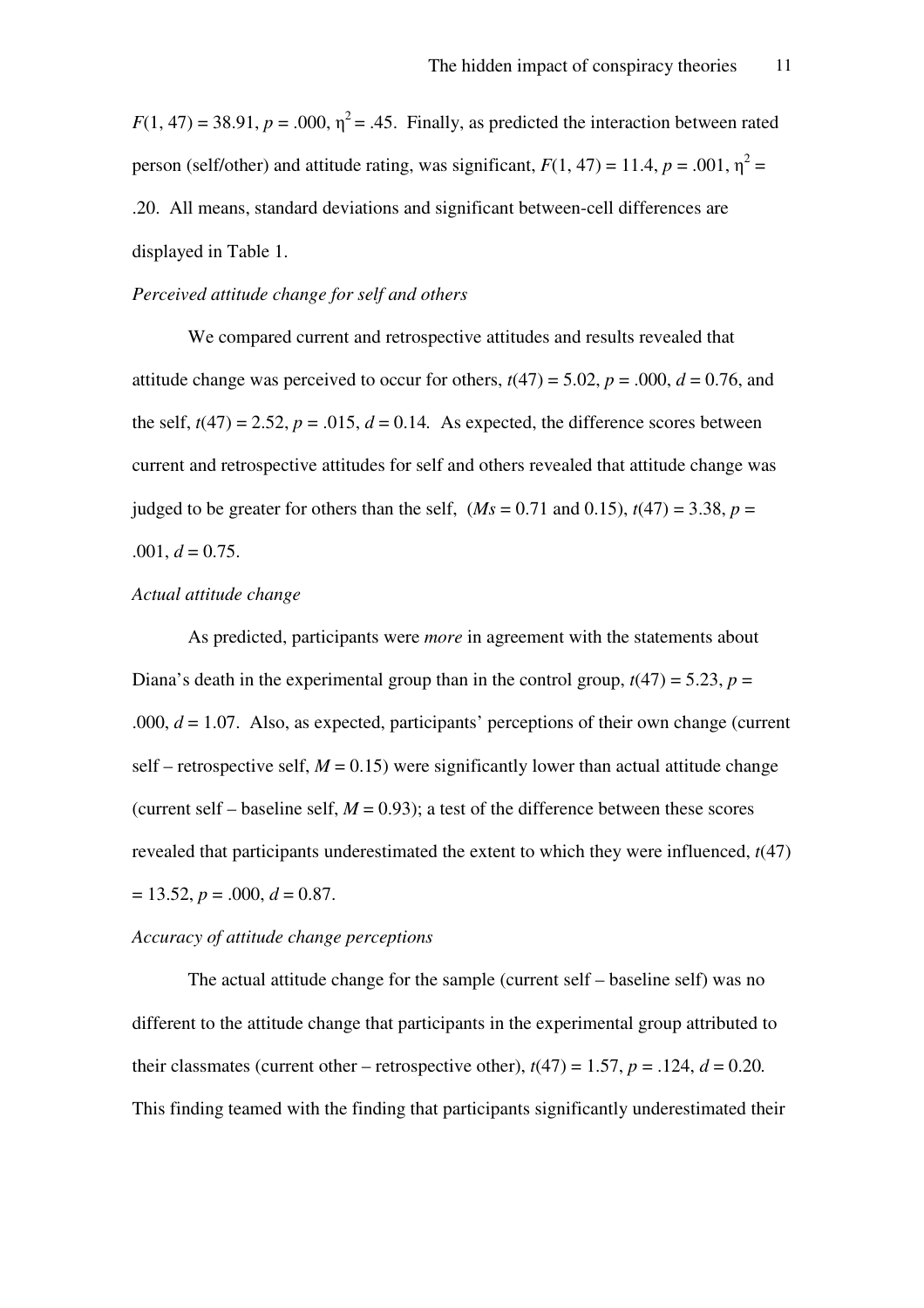attitude change, is further evidence that participants are more accurate about others' attitude change than their own (Douglas and Sutton, 2004).

 The experimental group's retrospective ratings of their attitudes (retrospective self) were more favoring of the statements than those of the control group (baseline self),  $t(47) = 4.52$ ,  $p = .000$ ,  $d = 0.91$ . This suggests that participants misremembered what their original attitudes were (cf. Bem & McConnell, 1970; Markus, 1986; Wixon & Laird, 1976).

#### Discussion

The current results suggest that there may indeed be a hidden impact of conspiracy theories. While participants in our study were prepared to admit to being influenced by conspiracy theories surrounding the death of Princess Diana – the difference between 'current self' and 'retrospective self' attitudes was significant – participants significantly underestimated the *extent* of their own attitude change. Participants were therefore unaware of the extent of the impact of the conspiracy theories on their own attitudes. In contrast, their estimates of how much others' attitudes had changed were accurate. This finding supports research in the TPE literature demonstrating that people underestimate the extent of their own persuasibility, rather than overestimating the extent of others' persuasibility (e.g., Cohen et al., 1988; Douglas & Sutton, 2004). This study also replicates the finding that people are sometimes unaware, upon exposure to information, that their previous attitudes have changed (Douglas & Sutton, 2004; see also Bem & McConnell, 1970; Markus, 1986; Wixon & Laird, 1976).

It is also interesting to note that participants were not only unaware of the extent of their attitude change. Indeed, it also appeared that participants misremembered what their original attitudes were because their perceived retrospective attitudes did not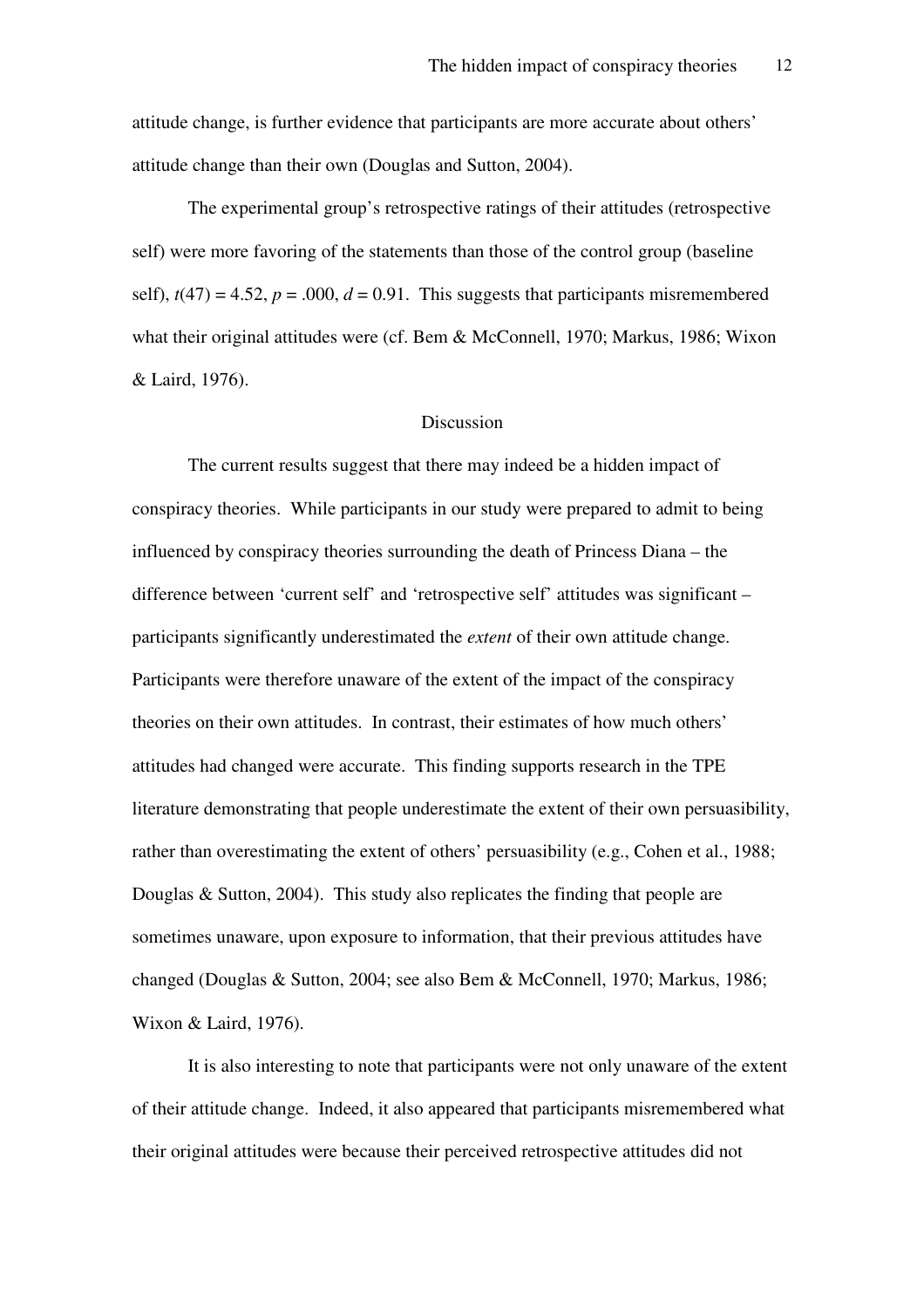match the original attitude ratings given by the control group. In other words, participants inaccurately reported what their retrospective attitudes were. This adjustment was not made for others. This 'revision' of previous attitudes perhaps creates the illusion for participants that attitude change occurred less for themselves than for others. Akin to the *hindsight bias* (Fischhoff, 1975; Hawkins & Hastie, 1990), participants seemingly misremembered their previous attitudes so that they appeared closer to their current attitudes. Taken together, our findings suggest that the conspiracy theories about the death of Princess Diana influenced participants without awareness; while participants perceived themselves to be relatively invulnerable when they were clearly not, they were more than happy to suggest that others members of their class were more influenced.

In replicating the results of Douglas and Sutton (2004) in the domain of conspiracy theories, the current research extends previous work to a different form of social influence. Here, the information given to participants is unlikely to change their behavior. However, participants still underestimated the extent to which they were influenced. Previously, this bias had only been demonstrated for blatant influence attempts such as messages about global warming (attempts to persuade people to conserve fuel; Douglas & Sutton, 2004) and defamatory messages about politicians (attempts to influence voting behavior; Cohen et al., 1988). Therefore, from these results we can conclude that the underestimation of personal influence extends beyond intentionally persuasive content domains. Perhaps people more generally assume that they are resistant to attempts to persuade them.

So, how far would this bias extend? Future research may be designed to examine other areas where people are unaware of the influence they experience. In particular, while our results extend previous findings to conspiracy theories (a new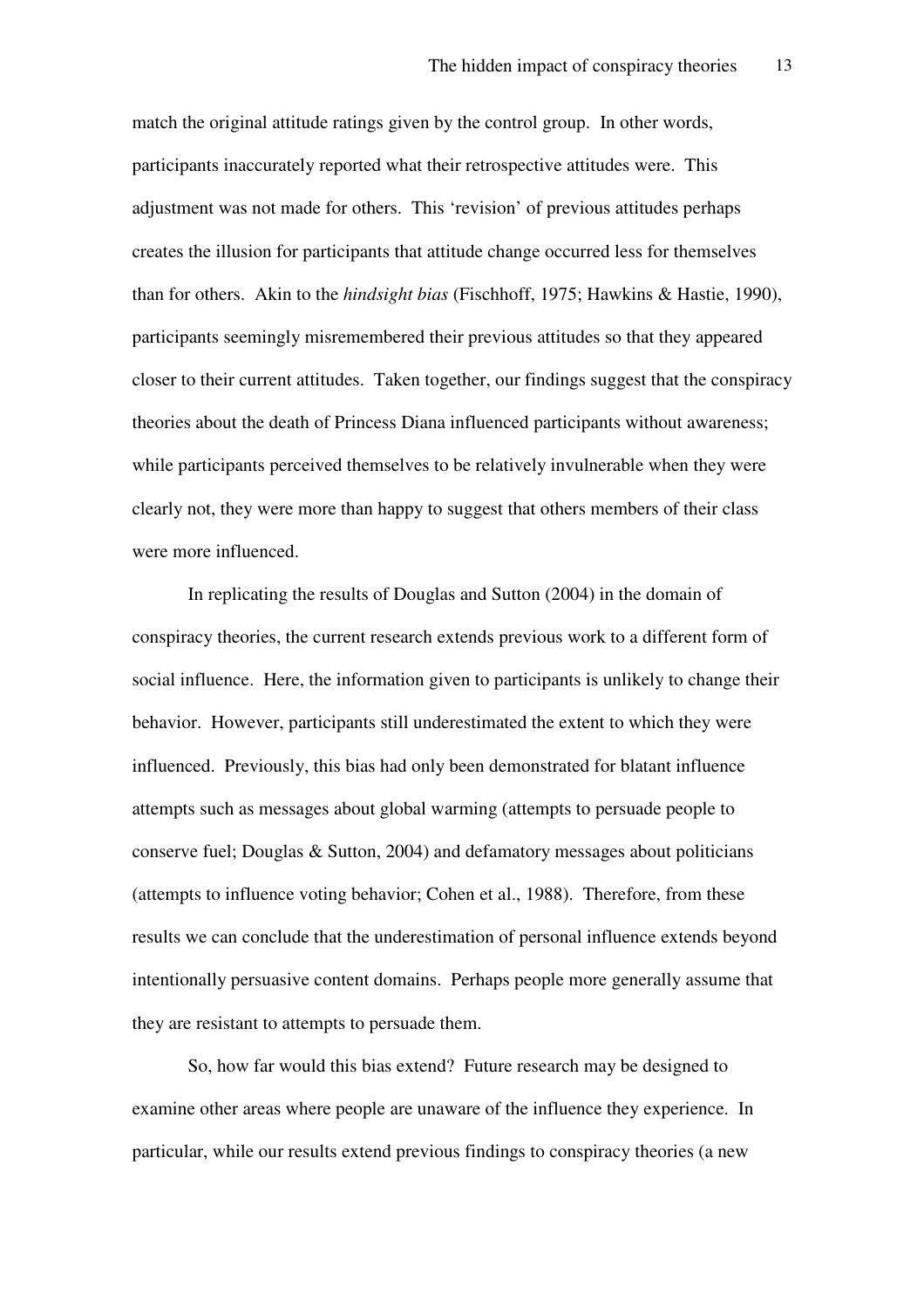content domain), future research may also examine new *media*. For example, the Internet is a venue of many concerted attempts to influence the public, by interests ranging from companies attempting to sell products to right-wing and racist groups attempting to recruit new members. Research suggests that people are concerned about the influence of this material (e.g., Beckles, 1997; Zickmund, 1997), and respond strongly to it (e.g., Douglas & McGarty, 2001, 2002). However, beliefs about the impact of harmful Internet messages on self and others, and the actual impact of this material on people, have not yet been investigated.

Future research might also investigate the underlying mechanisms that lead people to underestimate the extent to which they are influenced by conspiracy theories and other forms of influence. In the TPE literature, the assumption that others are more influenced than the self has been linked to a motivation to maintain positive self-esteem (e.g., Duck & Mullin, 1995; Duck et al., 1995; Perloff, 1989). Perhaps therefore, denying the true extent of influence on the self might protect people from losing 'face' with others, or from feeling gullible. Both are likely to have an impact on self-esteem. The extent to which it is normatively acceptable to be influenced by media content has also been linked with the TPE (Duck et al., 1999). It may be normatively *un*acceptable to admit being influenced by elaborate and illogical conspiracy theories, and this could potentially explain why people do not admit the full extent of their personal influence.

Finally, our findings call into question current theorizing about the function of conspiracy theories. If indeed conspiracy theories are a means to provide explanations for uncertain events (Melley, 2002), or are a response to powerlessness (e.g., Melley, 2002; Mason, 2002), then it is perhaps surprising that people are not prepared to fully accept that they have been influenced by them. We may expect people to be reluctant to agree that they are influenced by advertising because it has a material impact on their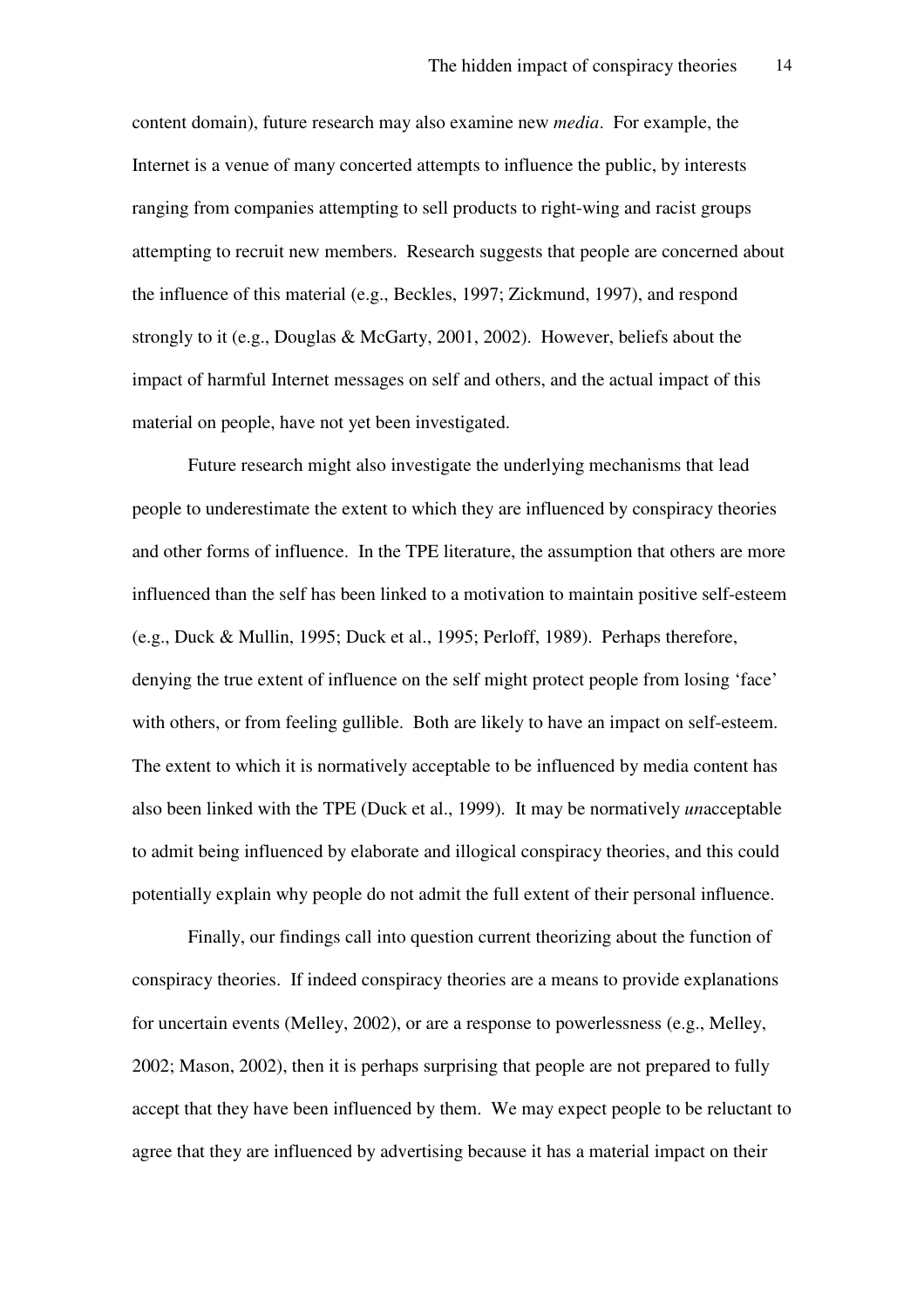lives, but if conspiracy theories are adaptive, then why are they so widely dismissed as foolish and controversial? Future research may therefore attempt to uncover other reasons why people overtly reject conspiracy theories but perhaps privately accept them to be true. Related to this, it would be useful to examine the potential impact of conspiracy beliefs on other socially significant variables such as locus of control (Rotter, 1966), and just world beliefs (e.g., Lerner, 1980; Lipkus, Dalbert & Siegler, 1996; Sutton & Douglas, 2005).

In summary, the current study provides a first examination of the real impact of conspiracy theories. Indeed, conspiracy theories about the death of Princess Diana were influential on our British participants. However, these very participants were oblivious to the impact that these conspiracy theories had on their attitudes. They correctly assumed that others from the same demographic as themselves were influenced but denied the full extent of influence on themselves.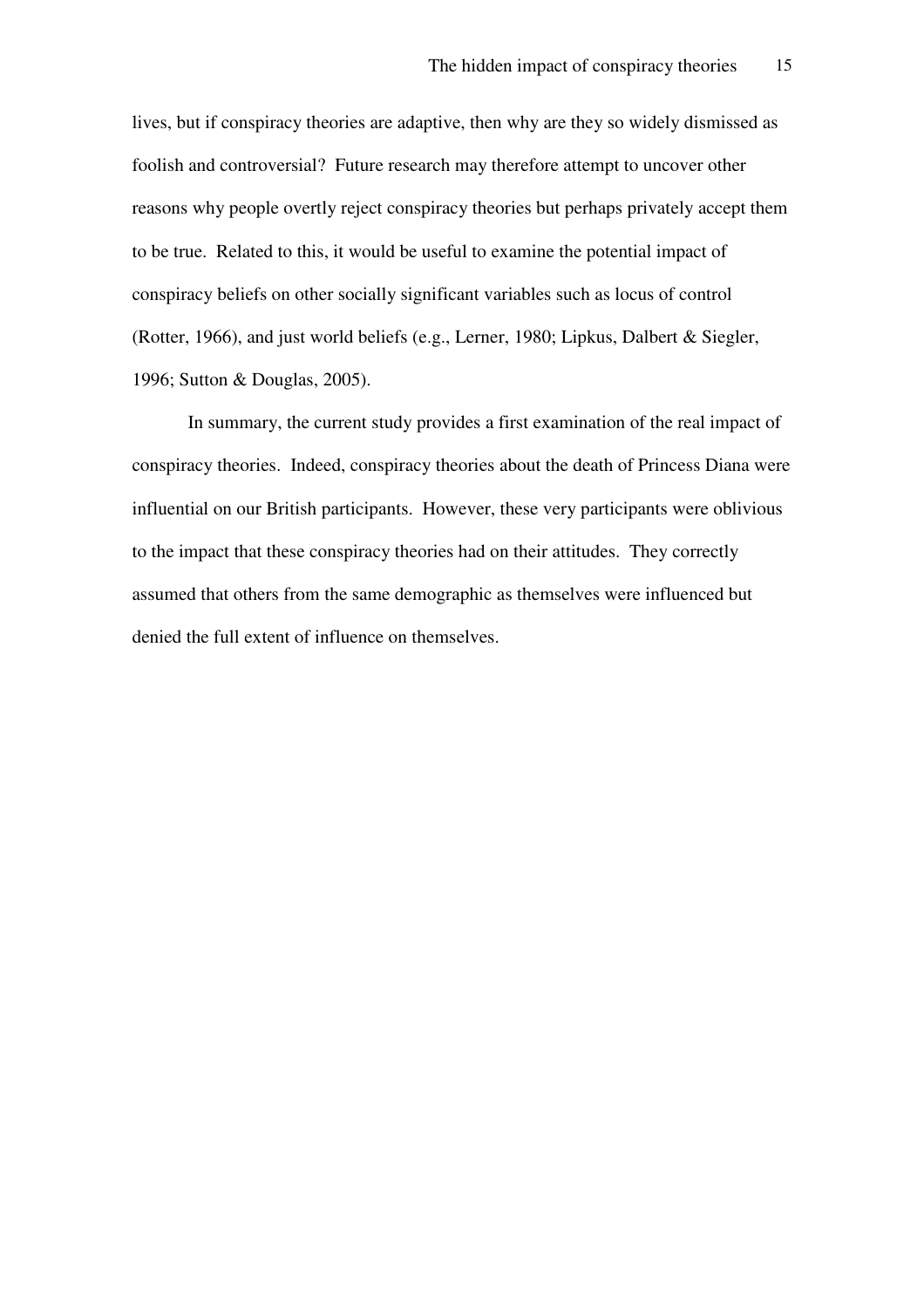#### Author note

The authors thank Lisa Huggins who collected the data for this study.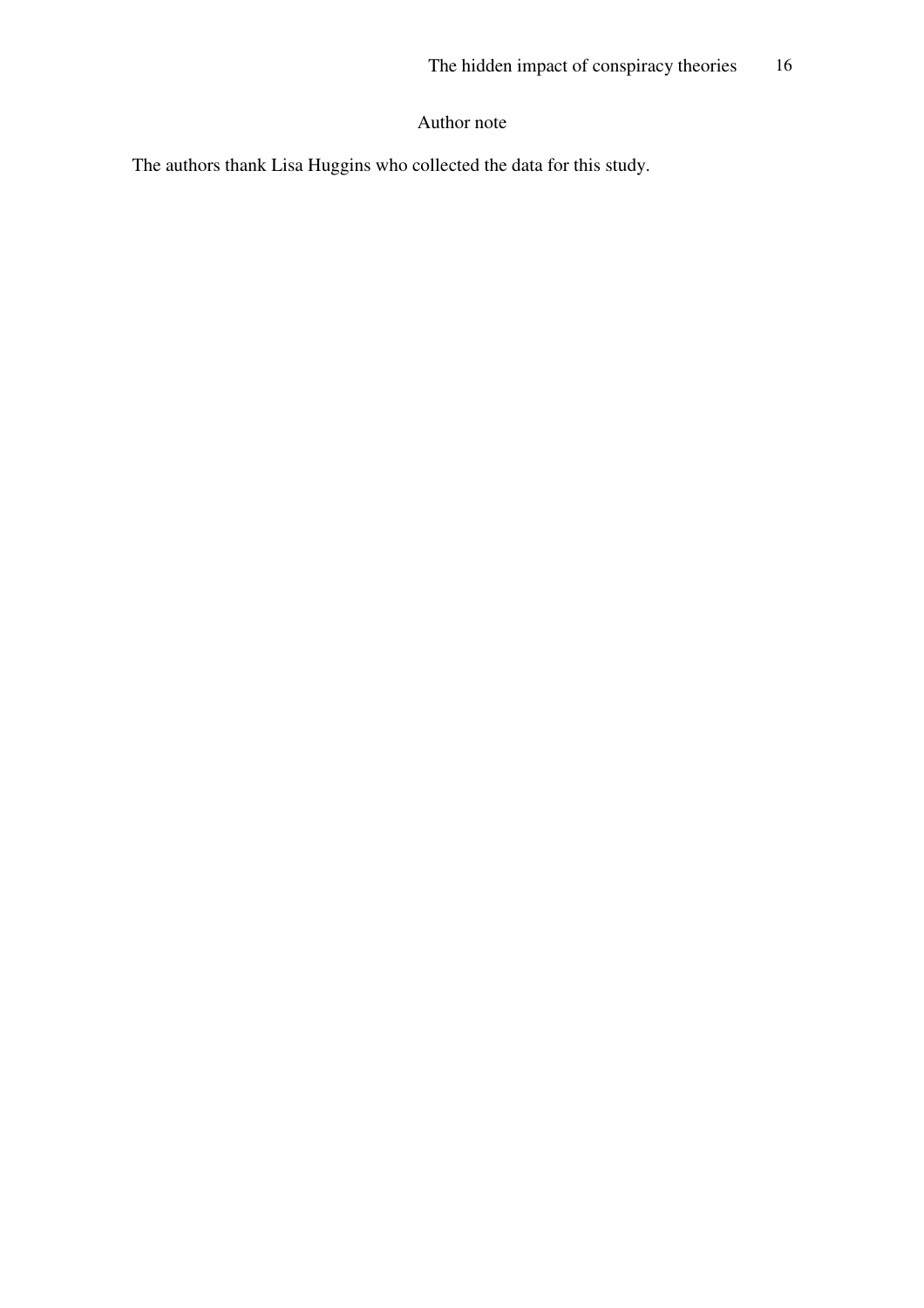#### Footnotes

1. Douglas and Sutton (2004) used both a cross-sectional design

(control/experimental groups) as in the current study, and a longitudinal design where one group of participants was tested in two phases. Their findings were the same using both methods.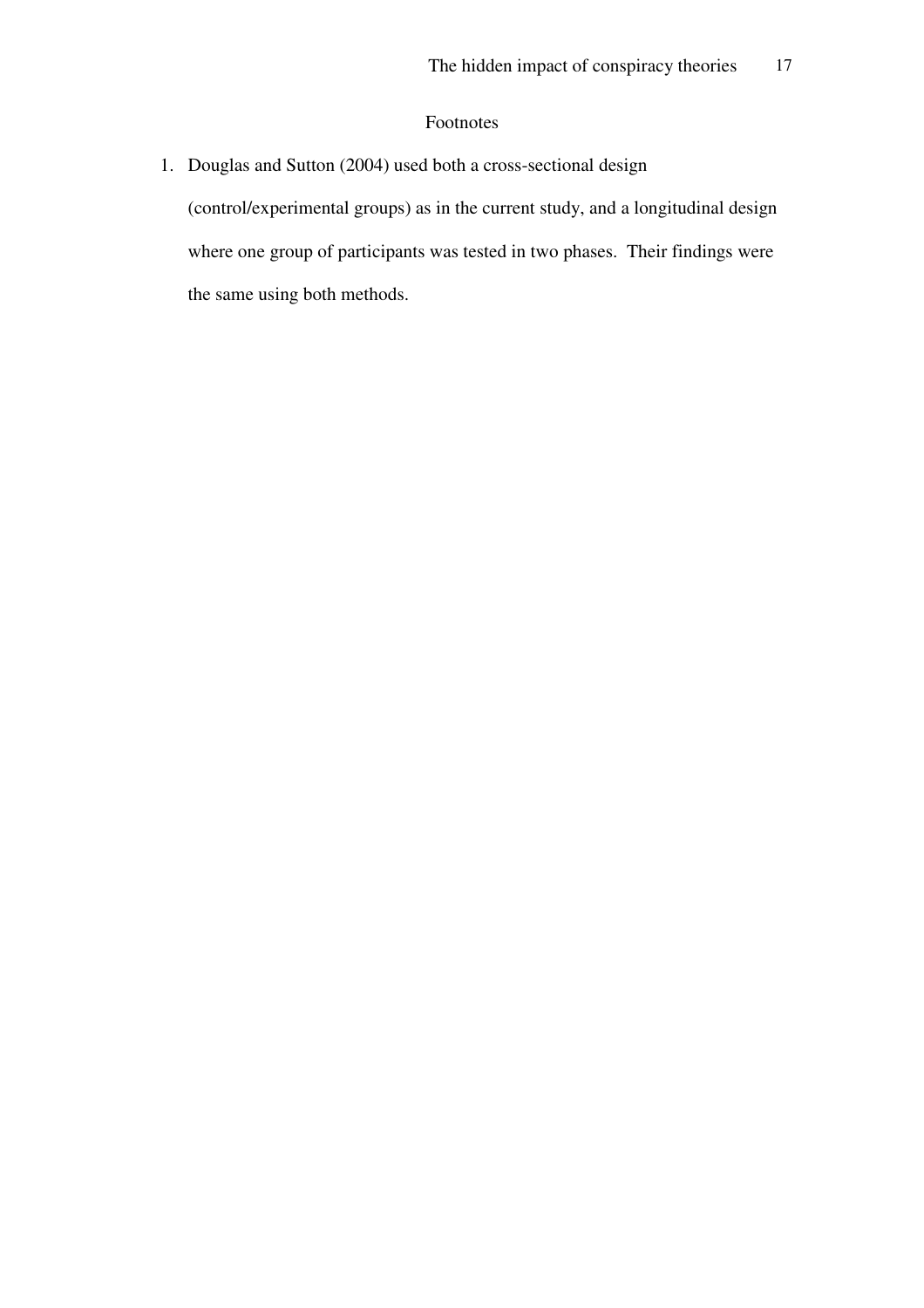#### References

- Beckles, C. (1997). Black struggles in cyberspace: Cyber-segregation and cyber-nazis. *The Western Journal of Black Studies, 21,* 12-19.
- Bem, D.J., & McConnell, H.K. (1970). Testing the self-perception explanation of dissonance phenomena: On the salience of premanipulation attitudes. *Journal of Personality and Social Psychology, 14,* 23-31.
- Cohen, J., Mutz, D., Price, V., & Gunther, A. (1988). Perceived impact of defamation: An experiment on third-person effects. *Public Opinion Quarterly, 52,* 161-173.
- Crocker, J., Luhtanen, R., Broadnax, S., & Blaine, B.E. (1999). Belief in U.S. government conspiracies against Blacks among Black and White college students: Powerlessness or system blame? *Personality and Social Psychology Bulletin, 25,* 941-953.
- David, P., & Johnson, M.A. (1998). The role of self in third-person effects about body image. *Journal of Communication, 48,* 37-58.
- Davison, W.P. (1983). The third-person effect in communication. *Public Opinion Quarterly, 47,* 1-15.
- Douglas, K.M., & McGarty, C. (2002). On computers and elsewhere: A model of the effects of Internet identifiability on communicative behaviour. *Group Dynamics, 6*, 17-26.
- Douglas, K.M., & McGarty, C. (2001). Identifiability and self-presentation: Computermediated communication and intergroup interaction. *British Journal of Social Psychology, 40*, 399-416.
- Douglas, K.M., & Sutton, R.M. (2004). Right about others, wrong about ourselves? Actual and perceived self-other differences in resistance to persuasion. *British Journal of Social Psychology 43,* 585-603.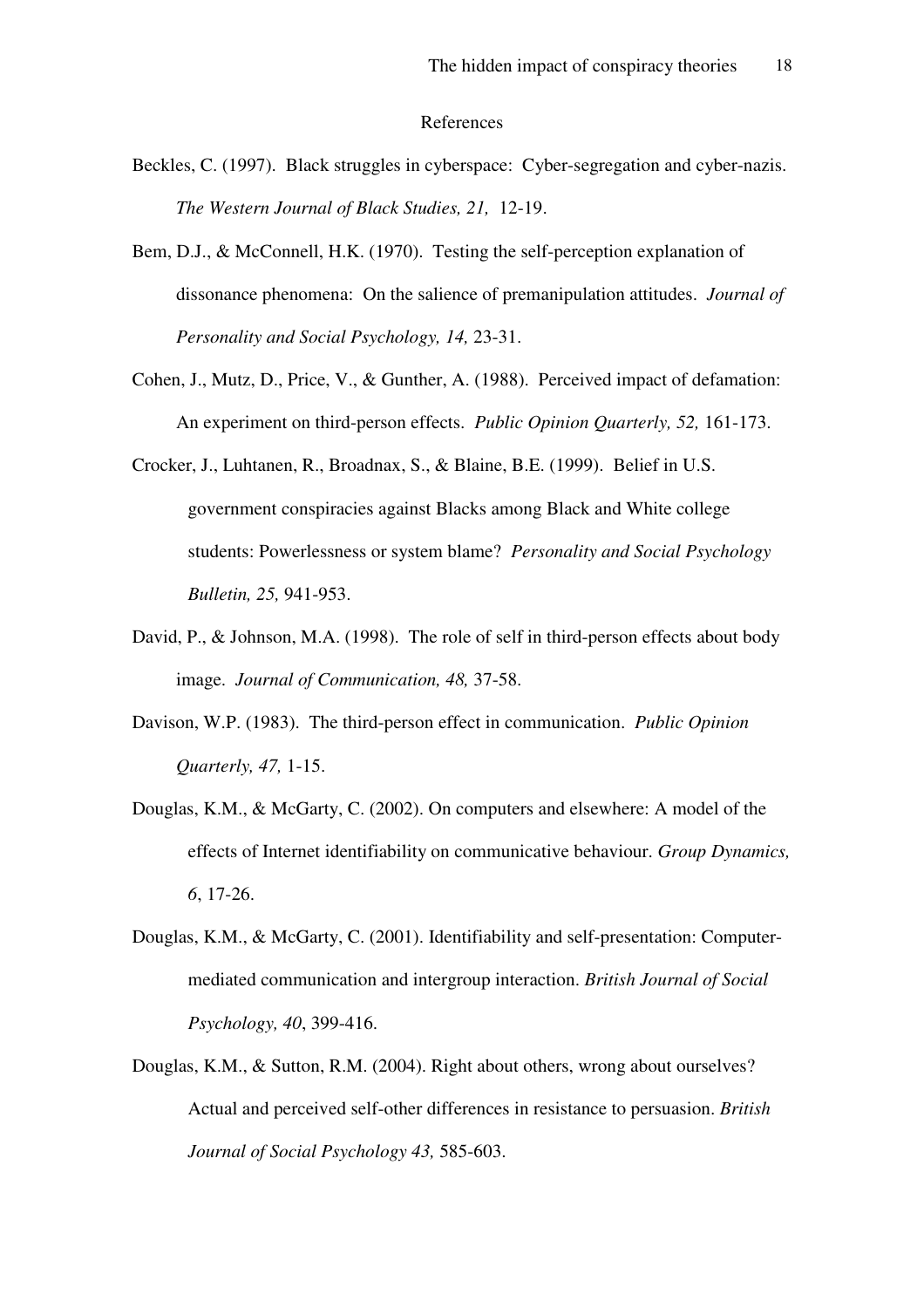- Duck, J.M., Hogg, M.A., & Terry, D.J. (1995). Me, us and them: Political identification and the third-person effect in the 1993 Australian federal election. *European Journal of Social Psychology, 25,* 195-215.
- Duck, J.M., Hogg, M.A., & Terry, D.J. (1998). Perceived self-other differences in persuasibility: The effects of interpersonal and group-based similarity. *European Journal of Social Psychology, 28,* 1-21.
- Duck, J.M., Hogg, M.A., & Terry, D.J. (1999). Social identity and perceptions of media persuasion: Are we always less influenced than others? *Journal of Applied Social Psychology, 29,* 1879-1899.
- Duck, J.M., & Mullin, B.A. (1995). The perceived impact of the mass media: Reconsidering the third person effect. *European Journal of Social Psychology, 25,* 77-93.
- Fischhoff, B. (1975). Hindsight / foresight: The effect of outcome knowledge on judgment under uncertainty. *Journal of Experimental Psychology: Human Perception and Performance*, *1*, 288-299
- Gibbon, P., & Durkin, K. (1995). The third person effect: Social distance and perceived media bias. *European Journal of Social Psychology, 25,* 597-602.
- Goertzel, T. (1994). Belief in conspiracy theories. *Political Psychology, 15,* 731-742.
- Gunther, A.C., & Thorson, E. (1992). Perceived persuasive effects of product commercials and public service announcements. *Communication Research, 19,*  574-596.
- Hawkins, S.A. & Hastie, R. (1990). Hindsight: Biased judgements of past events after the outcomes are known. *Psychological Bulletin*, *107*, 311-327.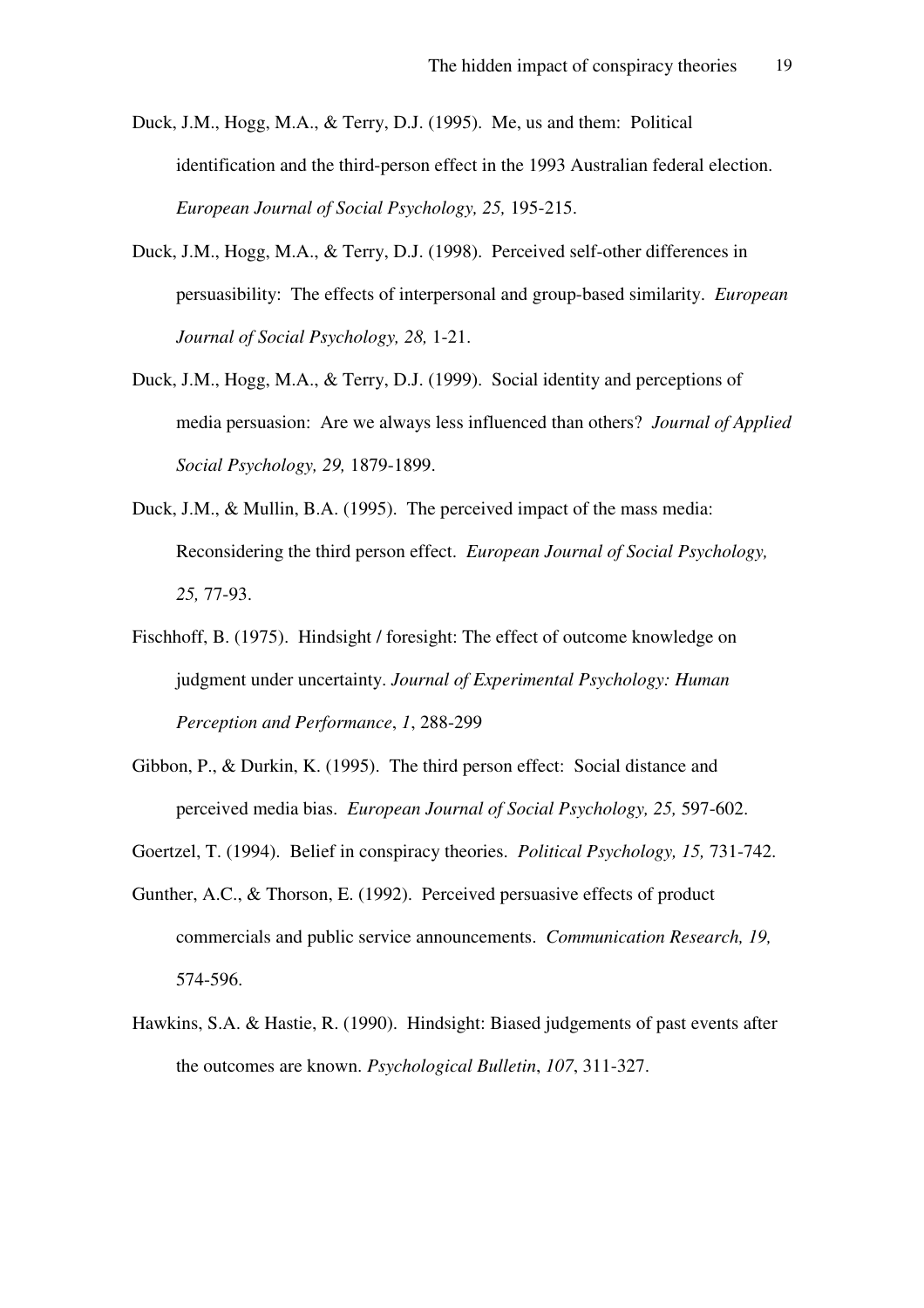- Innes, J.M., & Zeitz, H. (1988). The public's view of the impact of the mass media: A test of the 'third person' effect. *European Journal of Social Psychology, 18,* 457- 463.
- Lerner, M.J. (1980). *The belief in a just world: A fundamental delusion*. New York: Plenum Press.
- Lipkus, I.M., Dalbert, C., & Siegler, I.C. (1996). The importance of distinguishing the belief in a just world for self versus others: Implications for psychological wellbeing. *Personality and Social Psychology Bulletin, 22,* 666-677.
- LondonNet. Princess Diana: The conspiracy theories (2005). Retrieved on 27 July 2006 from http://www.londonnet.co.uk/ln/talk/news/diana\_conspiracy\_theories.html.
- Markus, G.B. (1986). Stability and change in political attitudes: Observed, recalled and "explained". *Political Behavior, 8,* 21-44.
- Mason, F. (2002). A poor person's cognitive mapping. In P. Knight (Ed.), *Conspiracy nation: The politics of paranoia in postwar America* (pp. 40-56). New York: New York University Press.
- McCauley, C., & Jacques, S. (1979). The popularity of conspiracy theories of presidential assassination: A Bayesian analysis. *Journal of Personality and Social Psychology, 37,* 637-644.
- McHoskey, J.W. (1995). Case closed? On the John F. Kennedy assassination: Biased assimilation of evidence and attitude polarization. *Basic and Applied Social Psychology, 17*, 395-409.
- Melley, T. (2002). Agency, panic and the culture of conspiracy. In P. Knight (Ed.), *Conspiracy nation: The politics of paranoia in postwar America* (pp. 57-81). New York: New York University Press.

Nunnally, J.C. (1977). Psychometric theory  $(2<sup>nd</sup>$  ed.). New York: McGraw-Hill.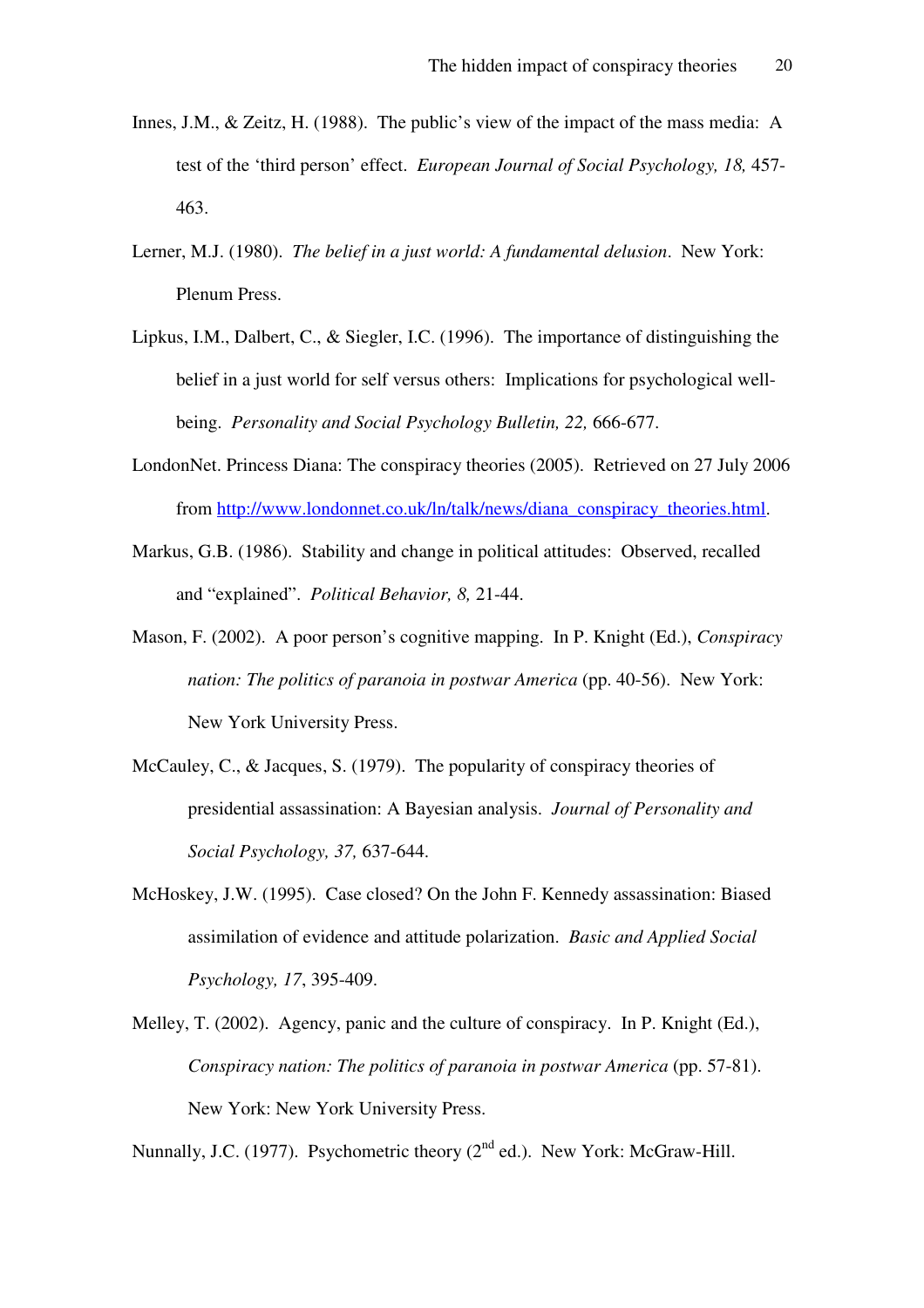- Parsons, S., Simmons, W., Shinhoster, F., & Kilburn, J. (1999). A test of the grapevine: An empirical examination of conspiracy theories among African Americans. *Sociological Spectrum, 19*, 201-222.
- Perloff, R.M. (1989). Ego-involvement and the third person effect of televised news coverage. *Communication Research, 16,* 236-262.
- Rotter, J.B. (1966). Generalized expectancies for internal versus external control of reinforcement. *Psychological Monographs, 80.*
- Shermer, M. (1997). Why people believe weird things: Pseudoscience, superstition, and other confusions of our time. New York: Freeman.
- Simmons, W.P., & Parsons, S. (2005). Beliefs in conspiracy theories among African Americans: A comparison of elites and masses. *Social Science Quarterly, 86,*  582-598.
- Sutton, R.M., & Douglas, K.M. (2005). Justice for all, or just for me? More support for the self-other distinction in just-world beliefs. *Personality and Individual Differences, 39,* 637-645.
- Willman, S. (2002). Spinning paranoia: The ideologies of conspiracy and contingency in postmodern culture. In P. Knight (Ed.), *Conspiracy nation: The politics of paranoia in postwar America* (pp. 21-39). New York: New York University Press.
- Wixon, D.R., & Laird, J.D. (1976). Awareness and attitude change in the forcedcompliance paradigm: The importance of when. *Journal of Personality and Social Psychology, 34,* 376-384.
- Zickmund, S. (1997). Approaching the radical other: The discursive culture of cyberhate. In S.G. Jones (Ed.), *Virtual culture: Identity and communication in cybersociety*, (pp. 185-205). London: Sage.